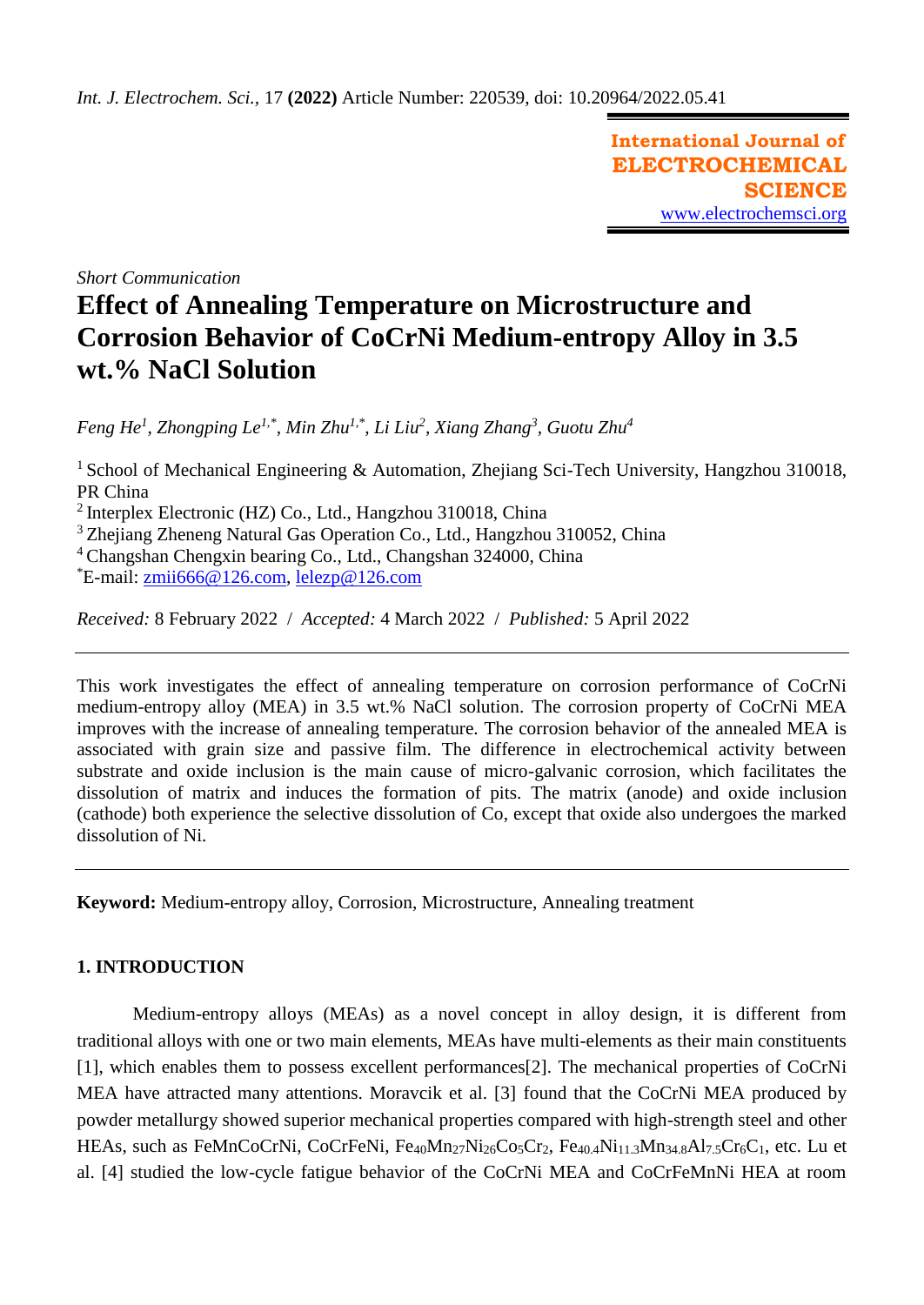temperature, which showed that the former had higher strength, lower inelastic strain and longer life. Wu et al. [5] showed that the CoCrNi MEA had outstanding mechanical properties compared with typical CoCrFeMnNi HEA and most multi-phase alloys at low temperature and room temperature. Laplanche et al. [6] revealed that nano-twins appeared in CoCrNi, which provided high and stable work hardening, with the result that MEA had better mechanical properties than CrMnFeCoNi HEA. As mentioned above, the CoCrNi MEA shows superior mechanical properties. Hence, it may have a wide application prospect.

At present, few literatures on the corrosion behavior of CoCrNi are mainly concentrated on acidic and alkaline environments. Wang [7] found that CoCrNi exhibited superior corrosion resistance in H2SO<sup>4</sup> than 304 stainless steel. Conversely, the MEA experienced more severe corrosion in NaOH solution. Zhang et al. [8] investigated the corrosion of a selective laser-melted (SLM) CoCrNi MEA with its casting alloy, and found that surface defects were the critical factors determining the corrosion performance. However, the study on the influence of microstructure on corrosion behavior of MEA in a simulated marine environment has not been reported. Therefore, the microstructure of MEA is adjusted by annealing treatment to study the influence of microstructure on its corrosion behavior.

# **2. EXPERIMENTAL**

## *2.1. Material and solution*

The CrCoNi MEA ingot was fabricated by high-purity elements (Co, Cr, and Ni) in an induction suspension furnace at 1700℃ under an argon atmosphere, then cooled for 30 minutes. The above process was repeated four times to guarantee homogenous distribution of elements within the ingot. Subsequently, the as–cast MEA was machined into a dimension of 10 mm  $\times$  10mm  $\times$  3mm. The annealing treatment [procedure](javascript:;) was as follows: the MEA sample was heated in a muffle furnace at various temperatures of 750℃, 850℃, and 950℃ for 1.5 h under an air atmosphere, respectively, followed by water quenched. Different annealed specimens were sealed with epoxy resin, and left a surface of 1 cm<sup>2</sup> for testing. These specimens were ground gradually using water sandpaper from  $400$ to 2000 grit, then cleaned with anhydrous alcohol and deionized water, and dried in the cool air.

In this work, 3.5% NaCl solution was chosen as a corrosion medium. Various annealed MEA specimens were etched by the reagent solution of 2 g FeCl<sub>3</sub> + 5 mL HCl + 1 mL HNO<sub>3</sub> + 10 mL H<sub>2</sub>O. The microstructure detail of different specimens was analyzed via scanning electron microscope (SEM, FEI-quanta250), and energy dispersive spectrometer (EDS).

# *2.2 Electrochemical tests*

The electrochemical test was conducted on the CHI660 electrochemical workstation with the conventional three-electrode system. The MEA specimen was acted as the working electrode, with the saturated calomel electrode (SCE) as the reference electrode and platinum plate as the counter electrode. Prior to testing, different HEA samples were soaked in the solution for 1.5h to achieve the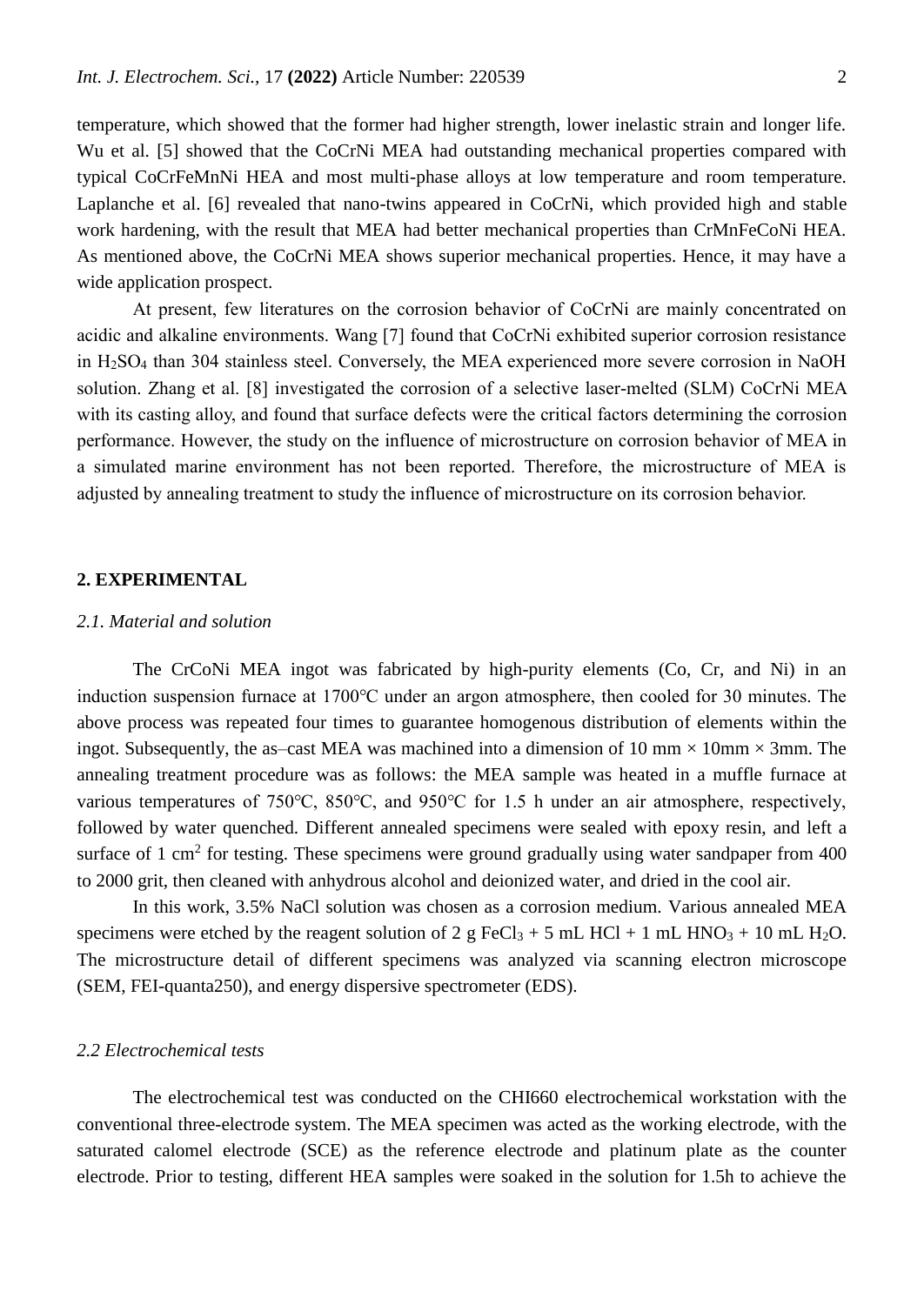pre-passivation state. Subsequently, the open-circuit potential (OCP) was tested for 30 min, then the electrochemical impedance spectroscopy (EIS) was measured. The EIS curve was measured in the frequency range of 100kHz-10mHz with10mV interference signal. The potentiodynamic polarization curve was performed with a sweep rate of 1 mV/s, ranging from -1 V to 0.8 V.

For the Mott-Schottky curve, firstly, passive films were grown on various annealed specimens by potentiostat polarization at a potential of 0.2V for 2h.Then the Mott-Schottky curve was measured at a fixed frequency of 1 kHz in the range of -1 V  $\sim$  0.8 V with a step length of 50 mV. Through this, the difference in the anti-corrosion resistance of MEA specimens annealed for various temperatures can be clarified from the protective performance of passive films.

# *2.3 Immersion test*

Various annealed MEA specimens were thoroughly rinsed and dried, weighed, then immersed in the solution for 7 days. At the end of the test, the average corrosion rates of different annealed specimens were obtained by the weight loss data. The corrosion morphologies were analyzed by SEM and EDS. All tests were conducted at 30°C.

### **3. RESULTS**

# *3.1 Microstructure analysis*

Fig. 1 exhibits the microstructure and EDS results of CoCrNi MEA annealed at different temperatures. In Fig. 1(e), the distribution of component elements in the grain boundary (GB) and grain interior is homogenous, without segregation. The average grain sizes of the MEA annealed at different temperatures are 75 μm, 116 μm and 135 μm (Fig. 1(d)). It is well known that due to the preferential distribution of defects and impurities in the GB region, the grain boundary shows the relatively terrible passivation property. Therefore, the decreased grain size causes an increasing volume fraction of GB, which implies that the electrochemical reaction in the GB region is more intense [9]. Hence, the MEA with larger grain size has more excellent anti-corrosion property. Fig.1(ac) show that the MEA mainly consists of a typical single-phase FCC structure. Moreover, according to EDS results (Fig.2(a-e)) of black particles in the red circle marked in Fig. 1(a-c) (point 2 in Fig. 2(a)), the particle is named oxide inclusion, which is constituted of O, Al, Ti, Cr, Co, Ni, and C elements. The existence of Al, Ti, O, and C elements may be caused by metallurgical contamination [10].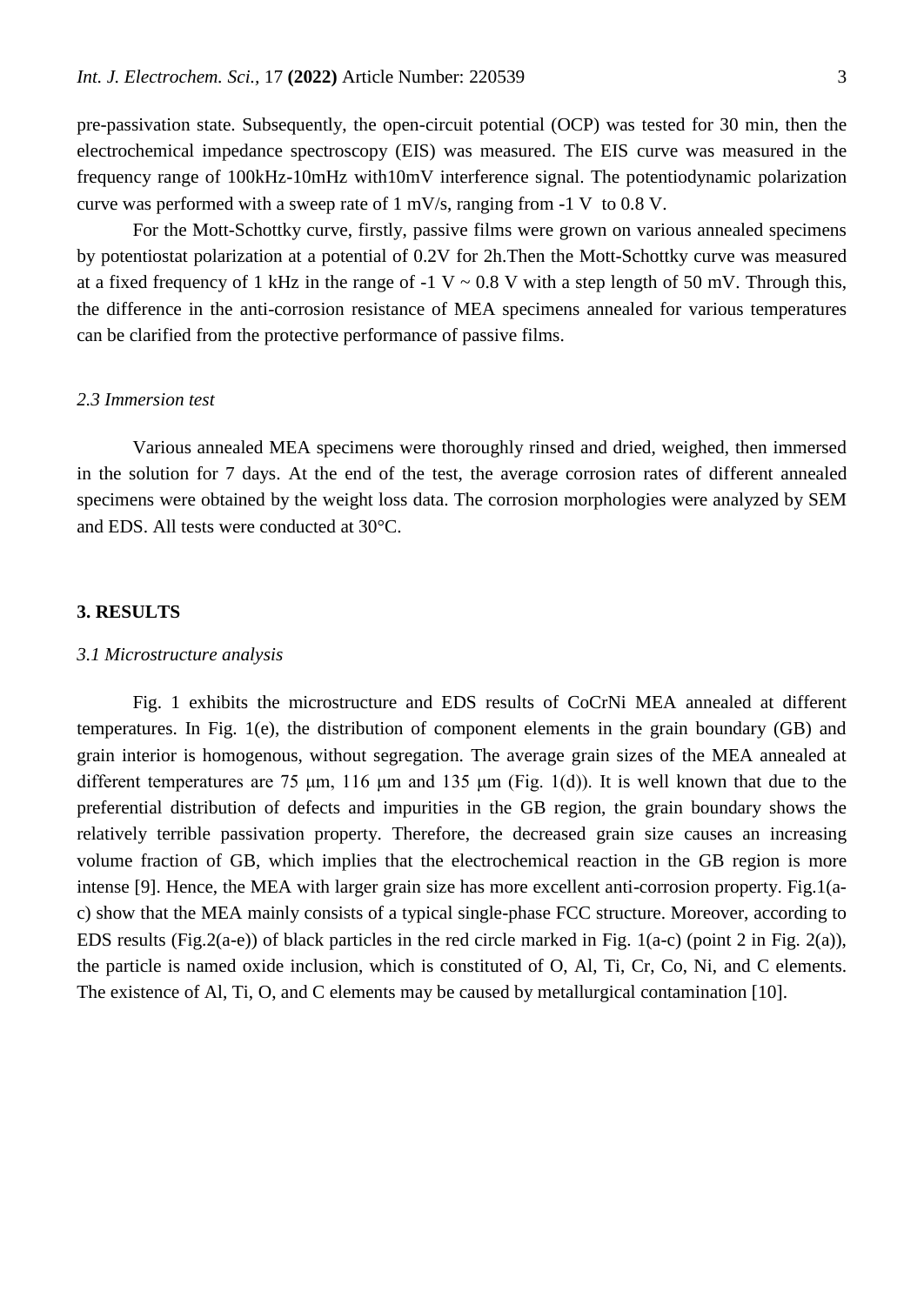

**Figure 1.** Microstructures (a-750℃, b-850℃, c-950℃), grain size (d) of CoCrNi MEA annealed at different temperatures and the EDS mapping (e).



**Figure 2.** SEM morphologies and EDS analysis results of oxide inclusions within the microstructure of the MEA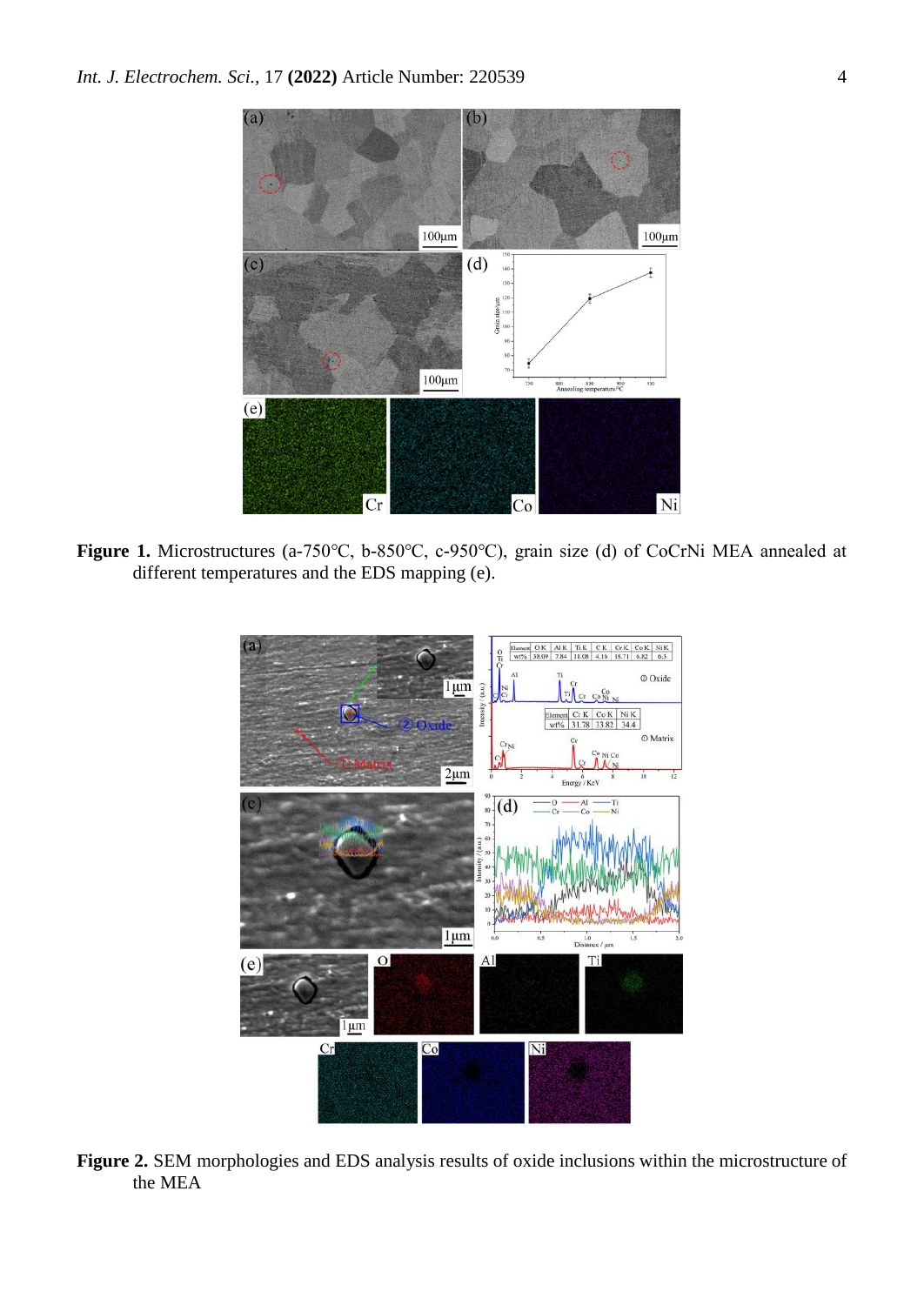#### *3.2 Electrochemical measurements*

In Fig. 3(a), a negative shift in open-circuit potential means that the corrosion tendency of the MEA increases with decreasing annealing temperature. Fig. 3(b-c) exhibits the EIS curves of different annealed samples. The classical capacitive loop characteristics suggest that the corrosion behavior is kinetically controlled by charge transfer process [7]. Additionally, the diameter of capacitive loop reveals the corrosion resistance of various MEA samples. The larger arc diameter means superior anticorrosion property. Thus, the Nyquist curves demonstrate that the anti-corrosion resistance of the CoCrNi increases as annealing temperature rises.

In Fig. 4, the equivalent electric circuit was used to fit the EIS data. Among them,  $R_s$  is the electrolyte resistance,  $Q_f$  symbolizes the passive film capacitance,  $R_f$  denotes the passive film resistance,  $Q_{dI}$  represents the nonideal double-layer capacitance and  $R_{ct}$  is the charge transfer resistance at the solution/electrode interface. According to the EIS fitting result (Fig. 3(d)), the lower  $R_f$  and  $R_{ct}$ values suggest that the passive film formed on the MEA annealed at 750℃ has more activated sites, with poor uniformity and compactness. Thus, the 750°C-annealed MEA exhibits the worst corrosion resistance.

Fig. 3(e) displays the potentiodynamic polarization curves of different annealed CoCrNi samples. The curves gradually shift to the right with an increased annealing temperature. In Fig. 3(f), the fitted passive current densities  $(i<sub>p</sub>)$  of CoCrNi annealed at 750°C, 850°C, 950°C are 26.8×10<sup>-5</sup>A·cm<sup>-</sup> <sup>2</sup>, 9.644×10<sup>-5</sup>A·cm<sup>-2</sup>, and 4.658×10<sup>-5</sup>A·cm<sup>-2</sup>. The smaller the i<sub>p</sub> is, the slower the dissolution rate of passive film, indicating that the passive film of CoCrNi MEA annealed at 950℃ can effectively protect the metal matrix from the penetration of corrosive ions. Moreover, the critical pitting potential (Ep) increases as annealing temperature rises, which reflects that the pitting sensitivity of CoCrNi annealed at 750℃ is largest.

The semiconductor property of passive films on various annealed specimens was measured by Mott-Schottky curve. The correlation between space charge capacitance (C) and applied electrode potential (E) was exhibited as follows [11,12]:

$$
\frac{1}{c^2} = \pm \frac{2}{eN\varepsilon_0} \left( E - E_{FB} - \frac{kT}{e} \right) \tag{1}
$$

where the positive sign (+) and negative sign (-) denote the  $n/p$  type semiconductors.  $\varepsilon$  is the dielectric constant, in this paper,  $\varepsilon = 12$  [13,14].  $\varepsilon_0$  is the vacuum dielectric constant (8.854×10<sup>-14</sup> F⋅cm<sup>-</sup> <sup>1</sup>), E is the applied electrode potential, k represents the Boltzmann constant (1.38×10<sup>-23</sup> J⋅K<sup>-1</sup>), E is the electron charge (1.602×10<sup>-19</sup> C), E<sub>FB</sub> is the flat band potential, and T is the Kelvin temperature (K). N is the carrier concentration ( $N_D$  is the donor density, and  $N_A$  is the acceptor density), and its value was calculated according to the following formula:

$$
N = \frac{2}{em \varepsilon \varepsilon_0} \tag{2}
$$

Donor  $(N_D)$  and acceptor densities  $(N_A)$  were calculated by the positive and negative slopes  $(m)$ of linear segments in Fig. 3(g). The result is displayed in Fig. 3(h), the  $N_A$  and  $N_D$  values of the MEA annealed at 750℃ are the largest, whereas the 950℃-annealed sample has the lowest values. According to the point defect model, the negative and positive slope regions mean that the film shows the p and n-type semiconductor characteristics, including the main defects of cation and oxygen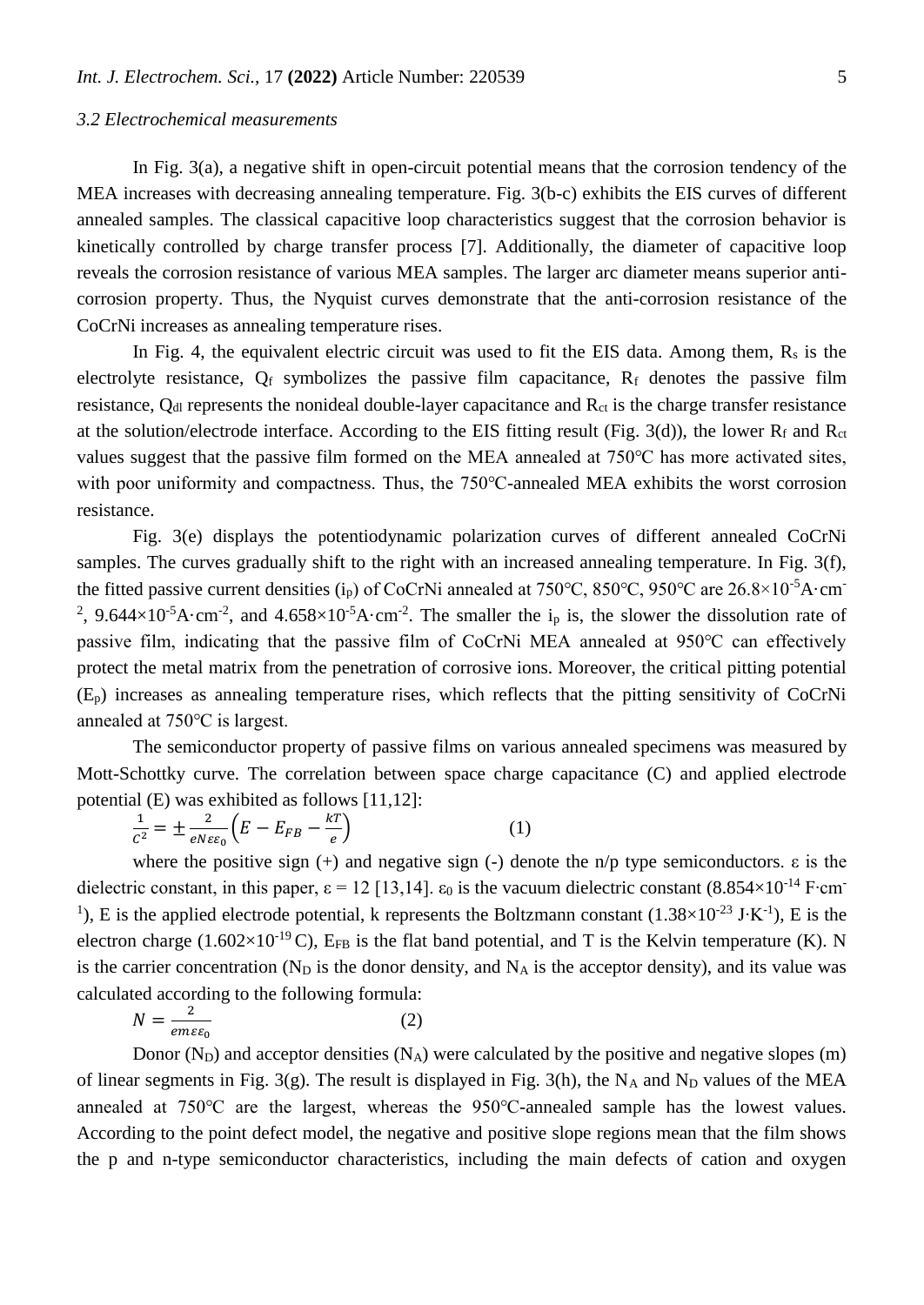vacancies [15]. Thus, the larger the values of  $N_A$  and  $N_D$ , the faster the charge transfer that occurs in the passive film, that is, the more intense the electrochemical reaction, which indicates that the passive film of the MEA annealed at 750℃ has inferior corrosion resistance.



**Figure 3.** Electrochemical results of CoCrNi MEA annealed at different temperatures: open-circuit potential (a), EIS curve (b-c) and  $R_f$ ,  $R_{ct}$  (d), polarization curve (e) and  $E_p$ ,  $i_p$  (f), Mott-Schottky curve  $(g)$  and  $N_A$ ,  $N_D(h)$ .



**Figure 4.** Equivalent electric circuit for fitting EIS data.

### *3.3 Immersion test*

Fig. 5(a-c) exhibits the surface corrosion morphologies of CoCrNi MEA annealed at different temperatures after soaking in 3.5% NaCl solution for 7 days. 750℃-annealed specimen was seriously corroded, with the relatively dense pits. And the corrosion degree of the specimen annealed at 950°C is the slightest. As seen in Fig. 5(d), 950°C-annealed sample has the lowest corrosion rate, followed by 850°C and 750°C. Therefore, the corrosion resistance of CoCrNi MEA is enhanced as annealing temperature increases.

The EDS results of Fig. 5(e-f) demonstrate Co content in the pitting region (point 2) is lower than that in matrix (point 1). This indicates that the pits distributed on MEA surface are caused by selective dissolution of Co element. Furthermore, as shown in Fig. 5(g-h), pitting corrosion (point 2) occurs around the oxide inclusion (point 3). The reason for this phenomenon is probably due to the potential difference between the matrix and inclusion, resulting in micro-galvanic corrosion. After the formation of micro-galvanic cells with inclusions and matrix as cathode and anode respectively, not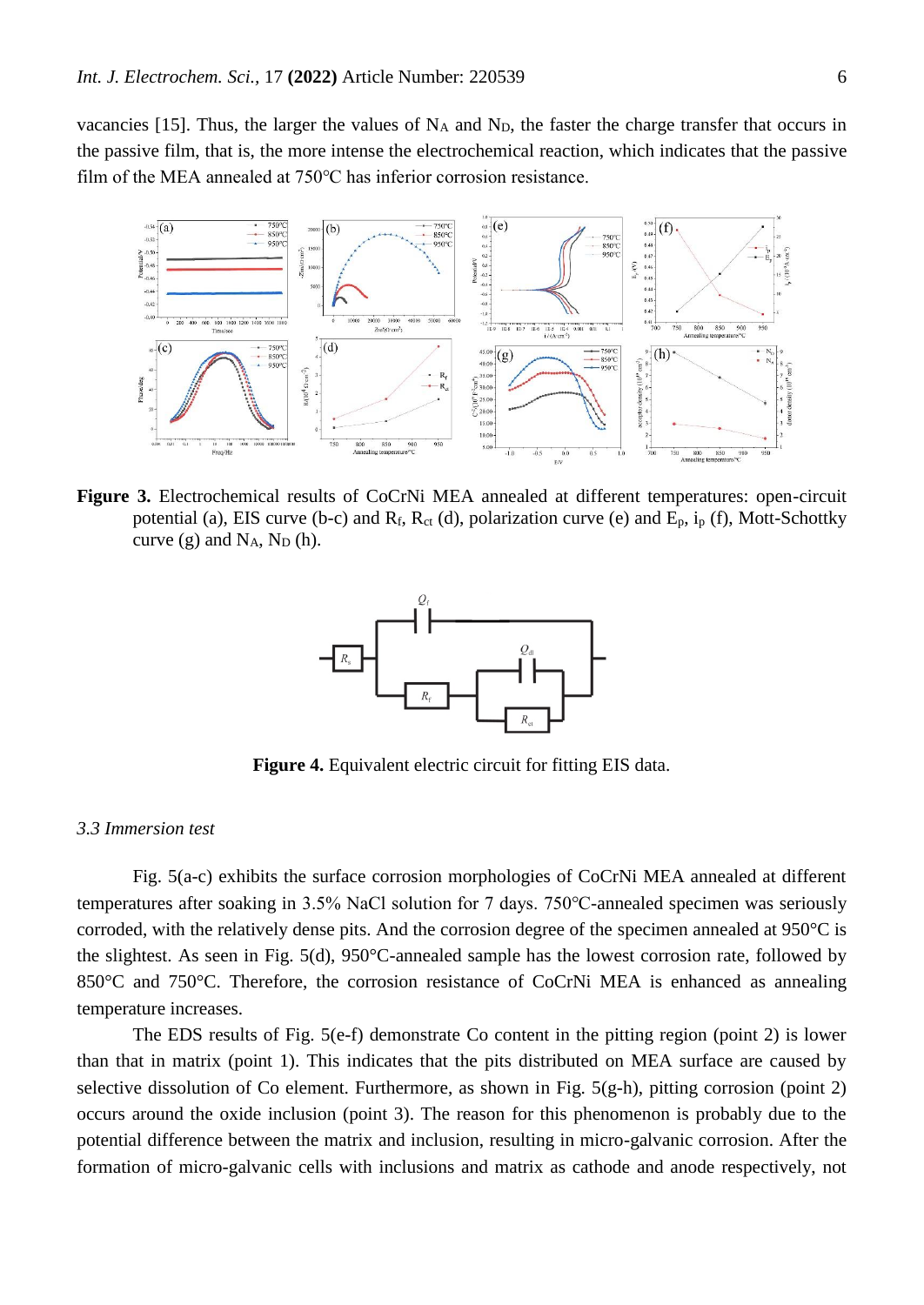only the matrix undergoes electrochemical dissolution, but also the inclusions react with the solution, resulting in a relatively remarkable reduction of the elements, which may be the cause for the hole within the oxide inclusion region (point 3). In addition, the variation in the element contents within oxide inclusion reflects that the selective dissolution of Co and Ni elements results in the dissolution of inclusion.



**Figure 5.** Corrosion morphologies (a-750℃, b-850℃, c-950℃), corrosion rates (d) of CoCrNi MEA annealed at different temperatures, and the related EDS results (e-h)

Based on the variation of element content, the possible electrochemical reactions [16,17] are listed below:

Cathodic reaction on oxide inclusion (Eq.1):  $O_2 + 2H_2O + 4e^- \rightarrow 4OH^-$  (1) Anodic reaction on the matrix (Eq.2):  $Co \rightarrow Co^{2+} + 2e^-$  (2) Dissolution of oxide inclusion (Eqs.2, 3):  $Ni \rightarrow Ni^{2+} + 2e^{-}$ (3)

# **4. CONCLUSIONS**

The influence of annealing temperature on the corrosion behavior of CoCrNi MEA in 3.5 wt.% NaCl solution was explored, and the main conclusions are as follows:

As annealing temperature increases, the anti-corrosion resistance of MEA improves. The grain size and surface passive film of CoCrNi MEA annealed at various temperatures determine the difference of anti-corrosion property. The difference in electrochemical activity between substrate and oxide inclusion is the main cause of micro-galvanic corrosion, which facilitates the dissolution of matrix and induces the formation of pits. And matrix (anode) and oxide inclusion (cathode) both experience the selective dissolution of Co, except that oxide also undergoes the marked dissolution of Ni.